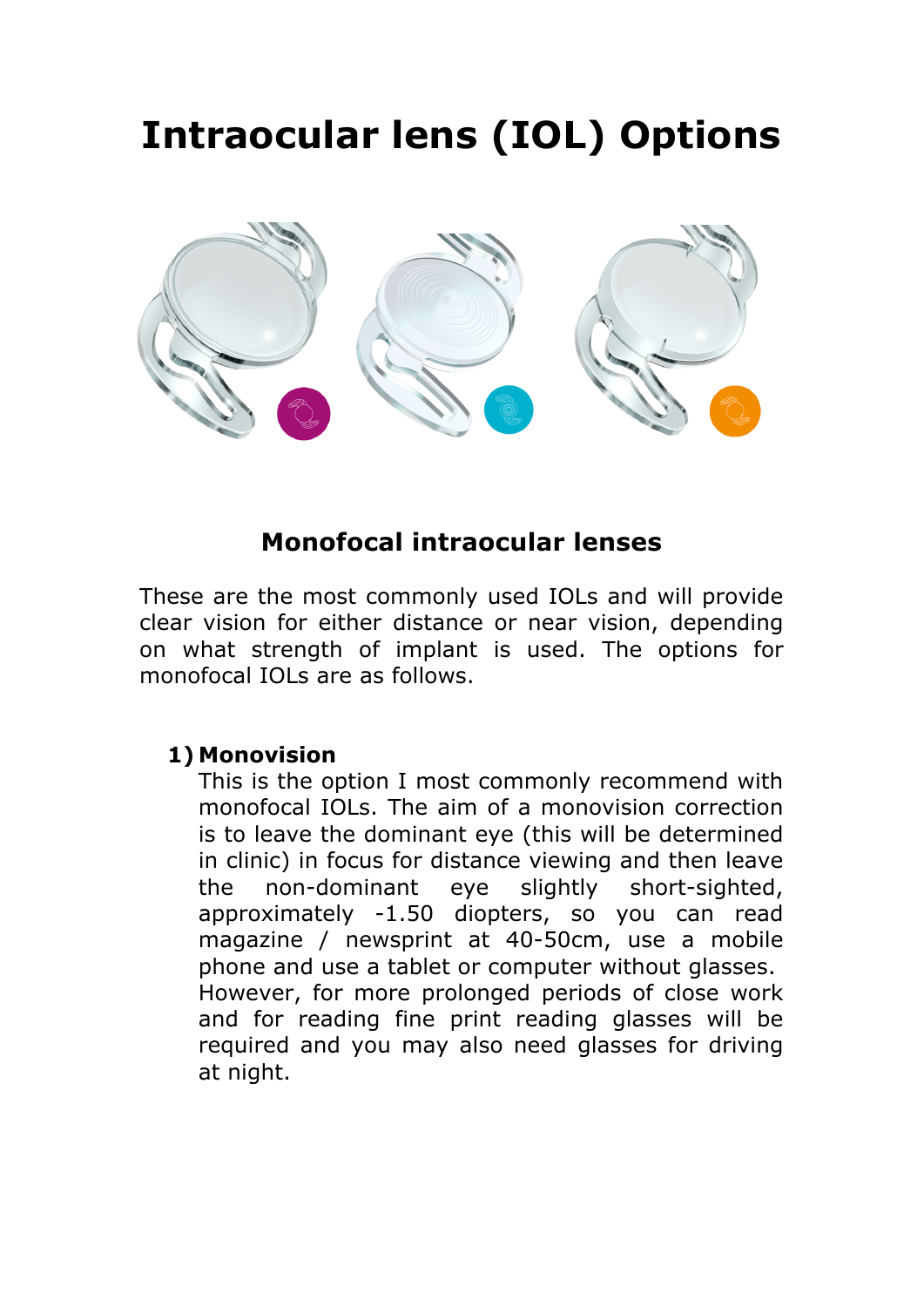This table sums up the Pros and Cons of monovision

| <b>Pros</b>                                                                                                                              | Cons                                                          |  |
|------------------------------------------------------------------------------------------------------------------------------------------|---------------------------------------------------------------|--|
| Cost-effective                                                                                                                           | Loss of some stereopsis /<br>3D vision                        |  |
| Good monocular quality<br>of vision                                                                                                      | Risk of eyestrain caused<br>by unequal refractive<br>errors   |  |
| Much less glare and<br>haloes compared to<br>multifocal IOLs                                                                             | Limited intermediate<br>vision at 2-4m range                  |  |
| Better option if a patient<br>goes on to develop<br>macular degeneration, or<br>other conditions which<br>reduce contrast<br>sensitivity | Need spectacles for night<br>driving and prolonged<br>reading |  |

2) Both eyes are left in focus for distance viewing.

- 95% of patients will not require glasses for driving, watching the television of playing sport
- glasses will be needed for all close work, reading and using a computer.

3) Both eyes are left short sighted (-3.00 diopters)

- 95% of patients will not require glasses for reading or close work, but they will need glasses for driving and watching the television
- I only recommend this option for patients who already have this type of prescription and are not concerned about having to wear glasses for distance viewing.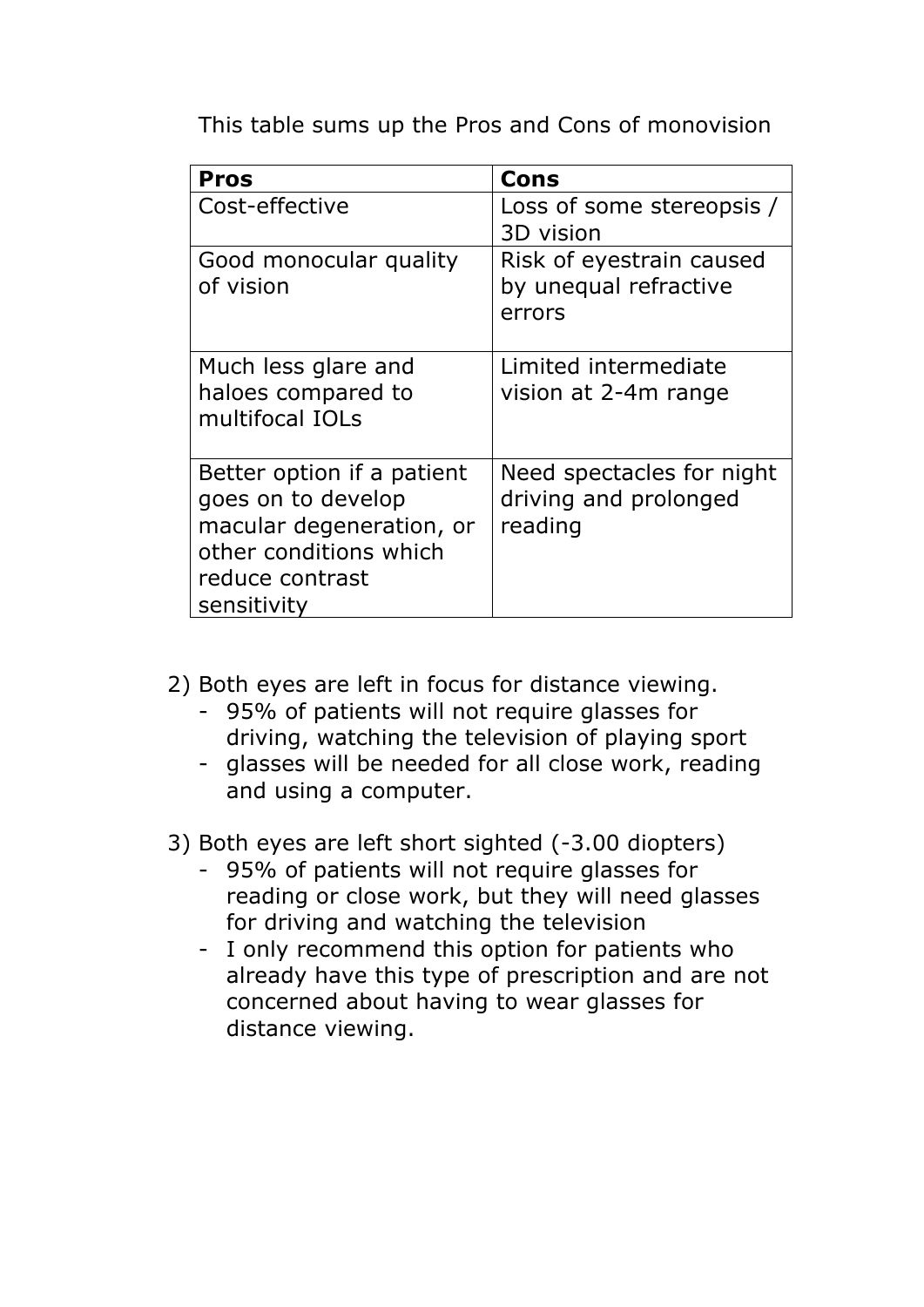## **Multifocal Intraocular lenses**

Broadly speaking multifocal IOLs can be grouped into the Extended Depth of Focus IOLs and the Trifocal IOLs.

The aim of these multifocal IOLs is to make patients as independent of their glasses as possible, **however it is impossible to restore the quality of vision you would have had in your 30s or 40s** and each multifocal IOL involves some compromises. Multifocal IOLs should only be considered for patients who set a high priority on being less dependent on their glasses.

I do not recommend Multifocal IOLs if you have any signs of macular degeneration, glaucoma, very dry eyes or any other conditions that could reduce your contrast sensitivity.

**All multifocal IOLs will cause some halos and glare, especially for night driving**, but the degree to which this bothers patients is highly variable. Most patients adjust to these symptoms over a 2-3 month period but some patients still find these symptoms troublesome in the long-term.

#### **Extended Depth of Focus IOLs**

EDOFs provide an extended range of vision rather than distinct points of focus, with very good distance and intermediate vision. By adjusting the strength of the IOL in the second eye (mini-monovision) 90% of patients can read magazine print, use a mobile phone or tablet without the need for glasses. These IOLs are ideal for patients who are seeking functional vision for most daily tasks.

#### **However, you will need to wear a pair of +1.00 to +2.00 reading glasses for fine print or prolonged periods of close work, especially in dim light.**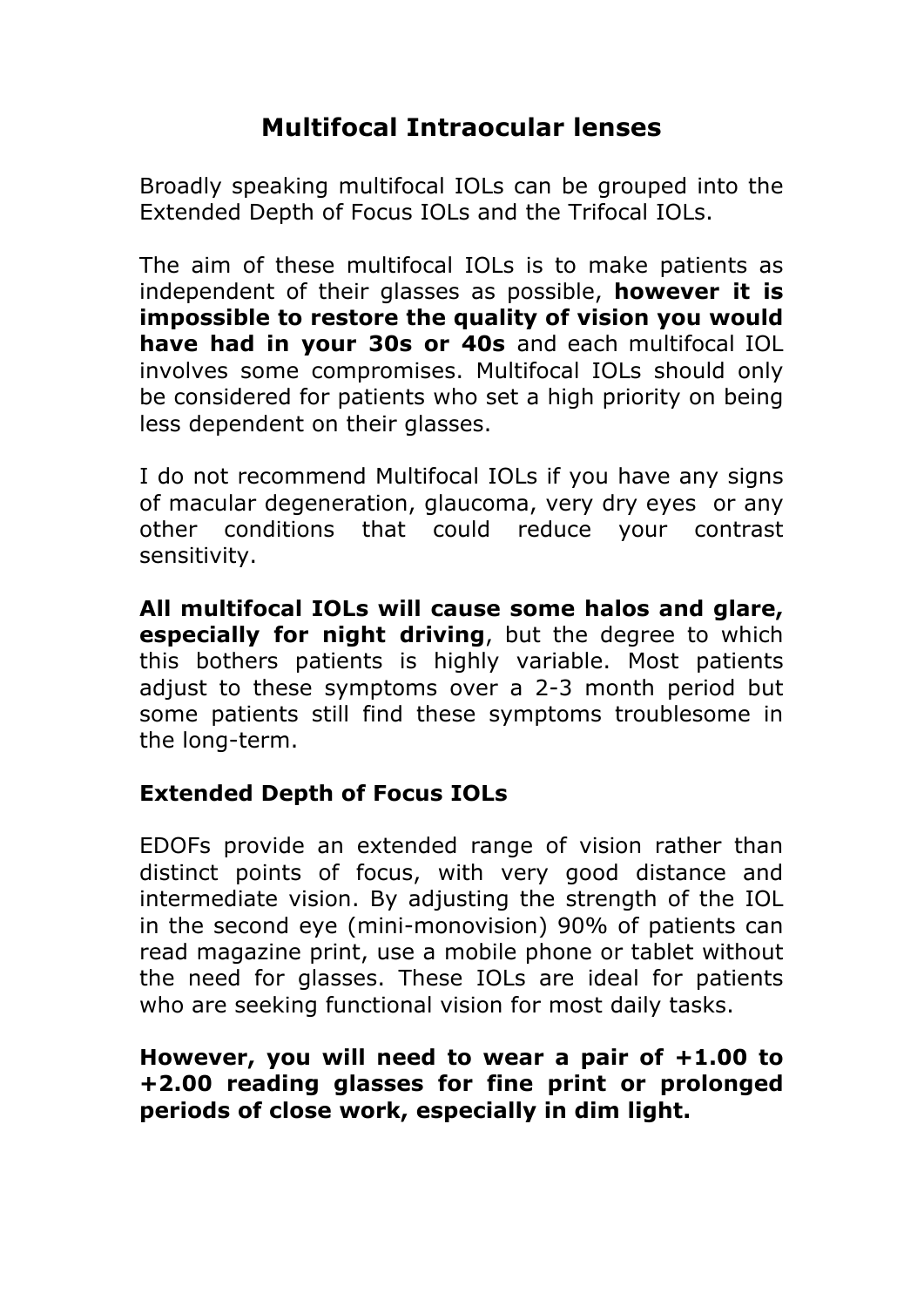Although EDOF lens such as the Symfony IOL cause less marked halos and glare than Trifocal IOLs, 1 in 30 patients is significantly troubled by these symptoms.

#### **Trifocal IOLs**

There are a wide range of trifocal IOLs. These IOLs have three points of focus, one in the distance, one for intermediate vision  $(+1.75$  add) and one for close work (+3.50 add). Trifocal IOLs offer better unaided near vision than EDOF IOLs and so are better suited to patients who put a high priority on good unaided near vision.

However, the different dioptric powers and diffractive rings in these IOLs there is a **higher incidence of halos and starburst effects compared to EDOF and Monofocal IOLs.**

|                 | <b>EDOF</b>              | <b>Trifocal</b>          | Monovision   |  |
|-----------------|--------------------------|--------------------------|--------------|--|
| <b>Distance</b> | $\checkmark\checkmark$   | $\checkmark$             | $\checkmark$ |  |
| Intermediate    | $\checkmark\checkmark$   | $\checkmark$             |              |  |
| <b>Near</b>     | $\checkmark$             | $\checkmark\checkmark$   |              |  |
| Halos / glare   | $\ddag$                  | $+ +$                    | Almost none  |  |
| Cost            | Extra $£400+$<br>Per eye | Extra $£400+$<br>per eye |              |  |

This table summarises the pros and cons of EDOF, trifocal and monovision options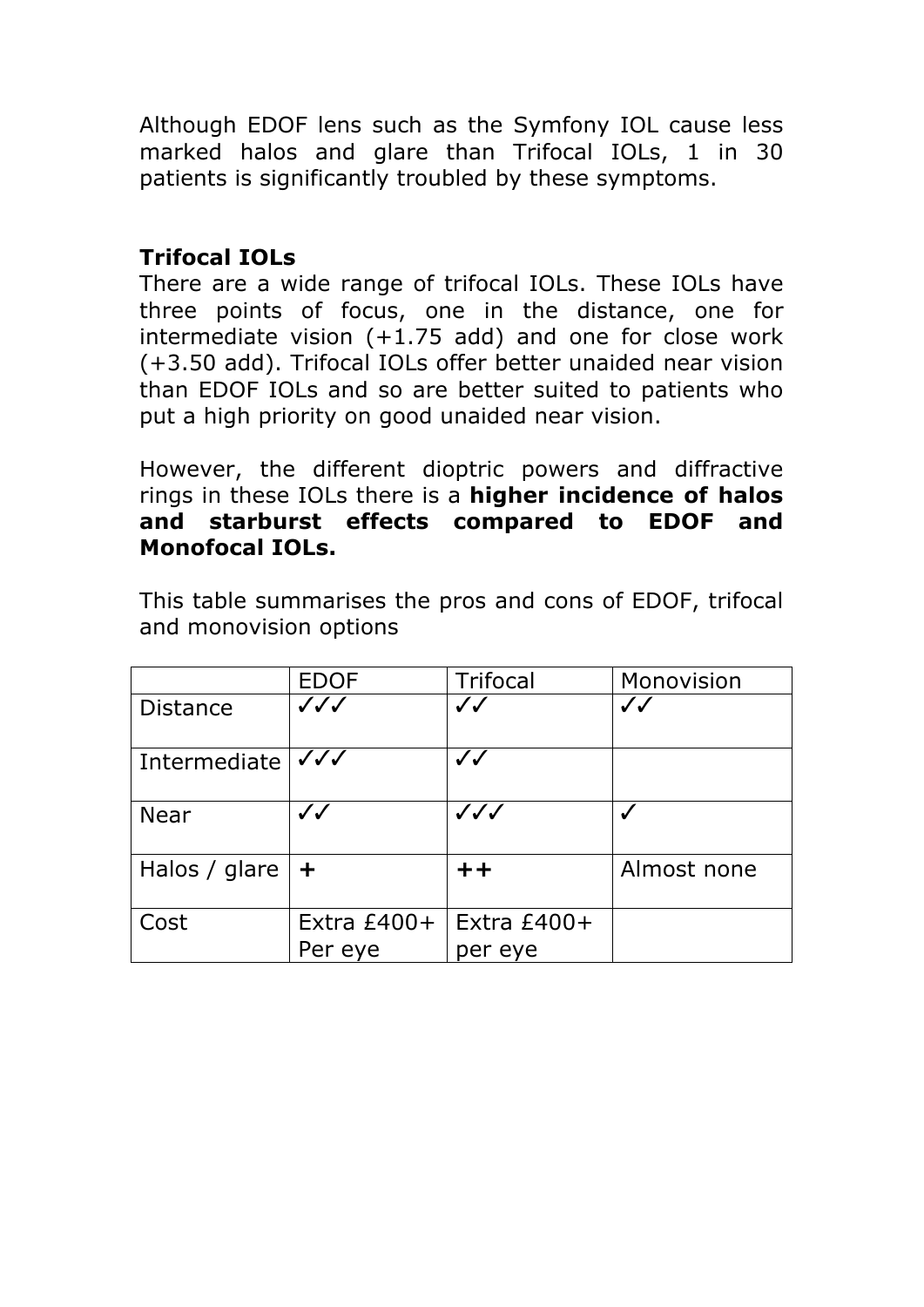#### **Managing astigmatism**

Astigmatism is primarily caused by the cornea being more curved in one meridian than another. In some patients the lens also contributes to the degree of astigmatism.

**For any of the IOL options mentioned above clear vision without glasses will only be possible if any pre-existing astigmatism is corrected and this is particularly the case for multifocal IOLs.** 

The degree of astigmatism will be determined preoperatively using biometry +/- corneal topography. For patients with more than 1.00 diopters of astigmatism I recommend the use of a Toric IOL to correct this.

Toric IOLs can be monofocal or multifocal and need to be aligned in the capsular bag in a specific orientation to correct the astigmatism. Prior to surgery the cornea is marked with a felt-tip marker to indicate how the IOL should be aligned.



**Toric IOLs are very successful at reducing preexisting astigmatism, but it is not possible to guarantee that the astigmatism will be completely eliminated**, as even a 5 degree rotation of the IOL in the initial post-operative period will reduce the effectiveness of the implant.